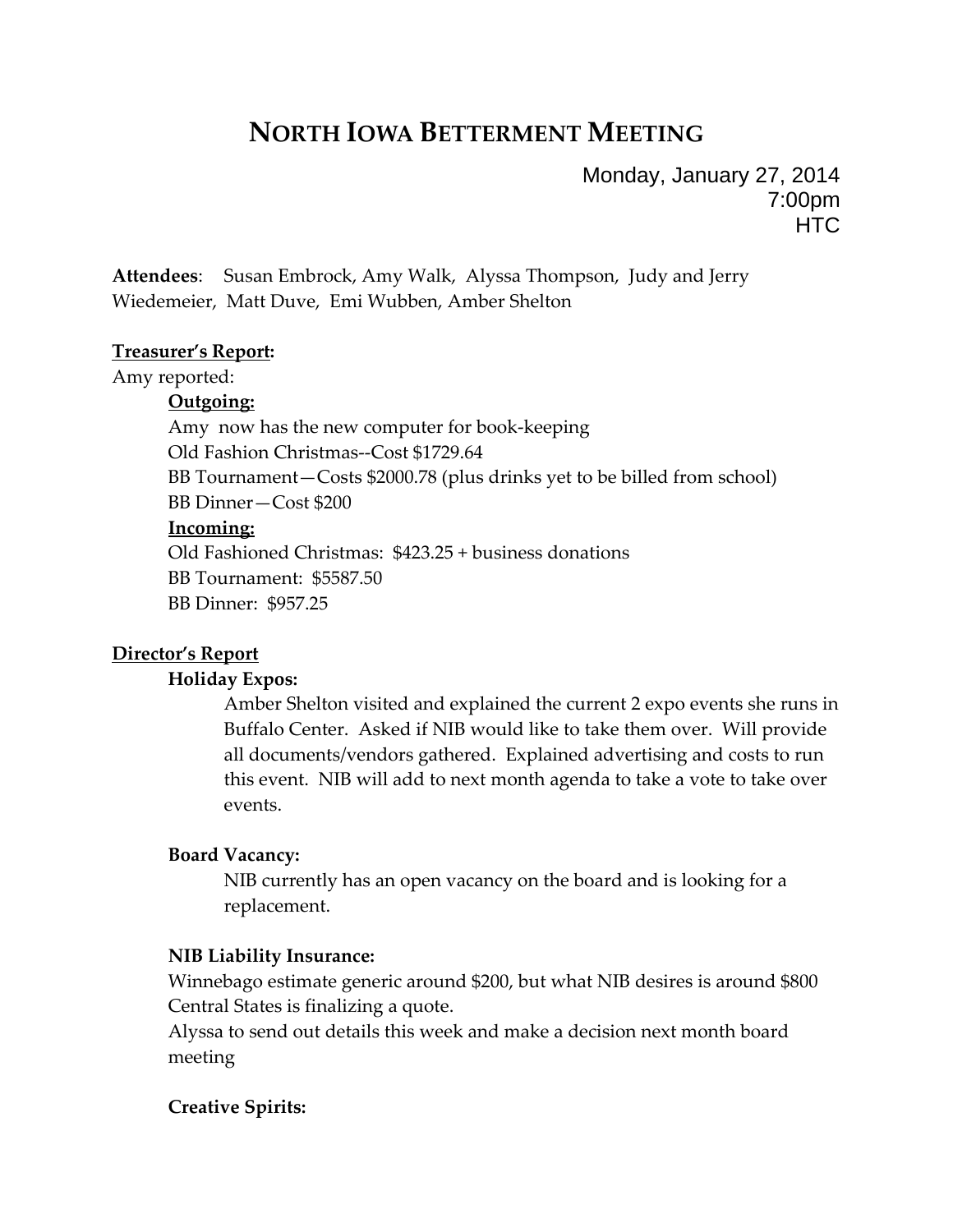Cancelled due to low attendance.

# **Football:**

Added  $4<sup>th</sup>$  graders (and parents) to do the fund-raising. So, 4‐7th grade parents and students to help sell and make pizzas for Feb 22. Concerned about students slow selling. Alyssa to write an email to parents and possibly call to explain it is required to do this fund‐raiser to keep the program.

# **Fundraiser for NIB:**

Consider doing a free will donation breakfast: French toast, sausage, egg Look into for this winter.

# **Grants:**

Alyssa is going to attend grant writing class in Des Moines in February 9‐11. Alyssa plans to concentrate on grants this month for the Hanson and NI PT Therapy.

# **Ribbon Cutting:**

North Iowa Wellness Center Ribbon Cutting, Feb 9, 3:00 pm. Lakota's new bakery opened. Amber Shelton was present, to let us know she is thinking about around Valentine 's Day. Alyssa plans to contact and make arrangements.

# **Girl's Club:**

Begin Feb 12.

Alyssa is currently looking for 2 high school girls to help. Placed in school announcements this week.

# **Website/Facebook:**

Alyssa has updated the website and has been updating pictures/content

# **Welcome Kit for Communities:**

Alyssa plans to contact Rake, Thompson, Lakota for fliers to place into the welcome package, as it is not just for Buffalo Center. Alyssa is also planning to check with Buffalo Center businesses to see if they want to update their current brochures that are in the folders. Alyssa is working with Emi and Al to create a new visual sticker on the front to "Welcome" new community arrivals.